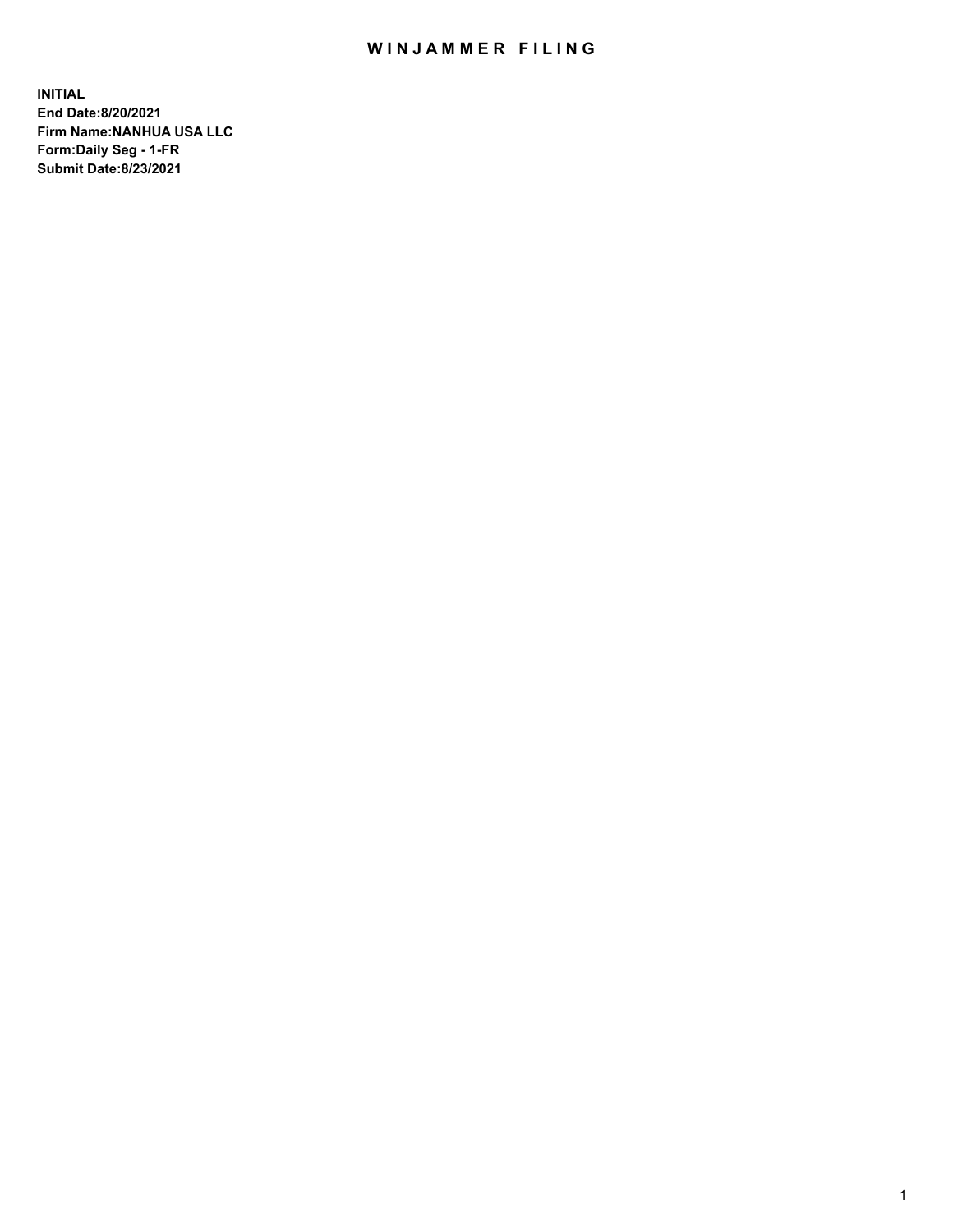## **INITIAL End Date:8/20/2021 Firm Name:NANHUA USA LLC Form:Daily Seg - 1-FR Submit Date:8/23/2021 Daily Segregation - Cover Page**

Name of Company **NANHUA USA LLC** [0010] Contact Name **Tracy Yuan** [0040] Contact Phone Number **+1 (312) 526-3930** [0060] Contact Email Address **tracy.yuan@nanhua-usa.com** [0065] FCM's Customer Segregated Funds Residual Interest Target (choose one): a. Minimum dollar amount: ; or **3,500,000** [8930] b. Minimum percentage of customer segregated funds required:% ; or **0** [8940] c. Dollar amount range between:and; or **0** [8950] **0** [8951] d. Percentage range of customer segregated funds required between:% and%. **0** [8960] **0** [8961] FCM's Customer Secured Amount Funds Residual Interest Target (choose one): a. Minimum dollar amount: ; or **100,000** [8970] b. Minimum percentage of customer secured funds required:% ; or **0** [8980] c. Dollar amount range between:and; or **0** [8990] **0** [8991] d. Percentage range of customer secured funds required between:% and%. **0** [9000] **0** [9001] FCM's Cleared Swaps Customer Collateral Residual Interest Target (choose one): a. Minimum dollar amount: ; or **0 g** b. Minimum percentage of cleared swaps customer collateral required:% ; or **0** c. Dollar amount range between:and; or **0** [9030] **0** [9031]

d. Percentage range of cleared swaps customer collateral required between:% and%. **0** [9040] **0** [9041]

Attach supporting documents CH

| [9010]                 |
|------------------------|
| [9020]                 |
| [9030] 0 [9031]        |
| 190401 <b>0</b> 190411 |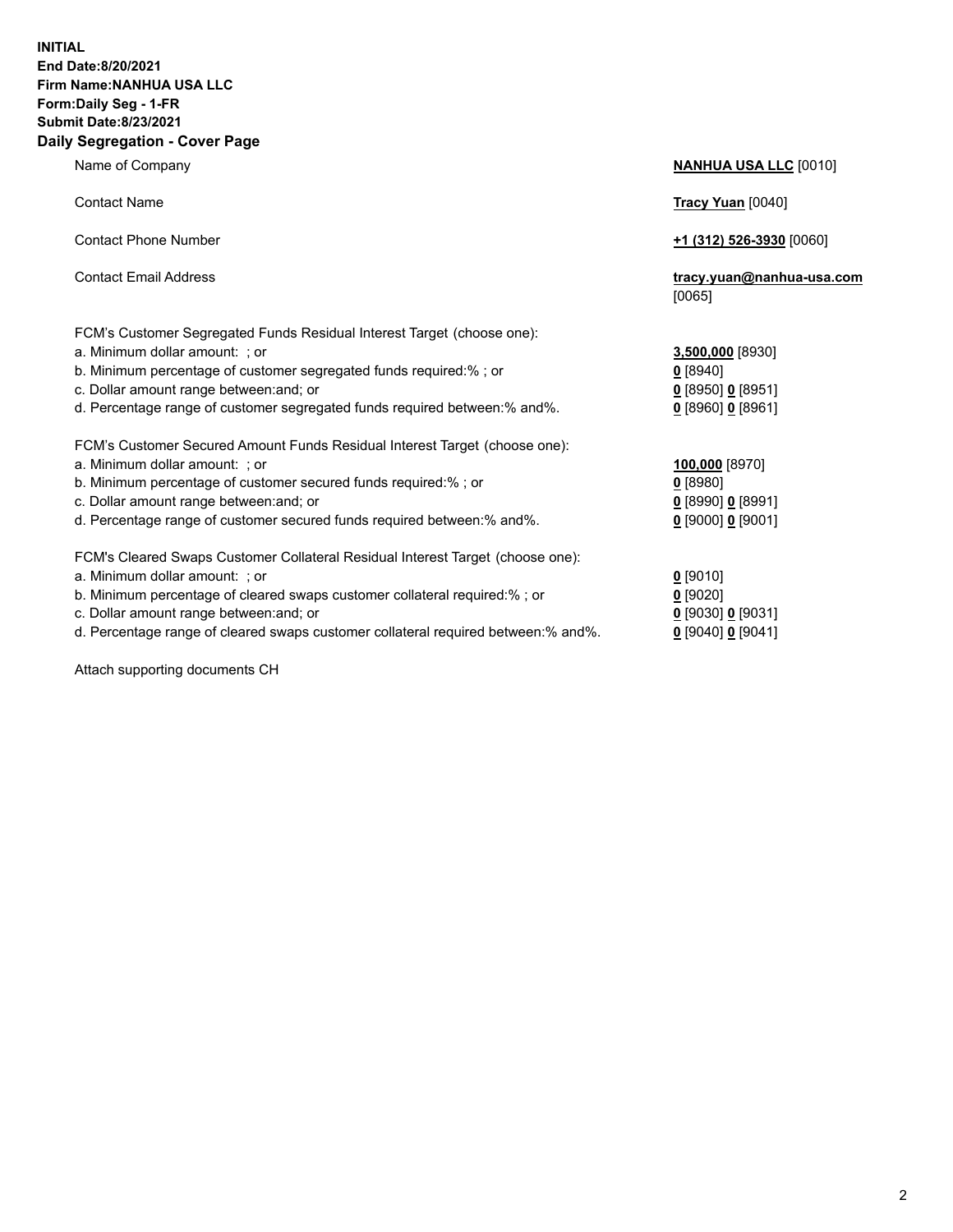**INITIAL End Date:8/20/2021 Firm Name:NANHUA USA LLC Form:Daily Seg - 1-FR Submit Date:8/23/2021 Daily Segregation - Secured Amounts**

|                | Foreign Futures and Foreign Options Secured Amounts                                                        |                         |
|----------------|------------------------------------------------------------------------------------------------------------|-------------------------|
|                | Amount required to be set aside pursuant to law, rule or regulation of a foreign                           | $0$ [5605]              |
|                | government or a rule of a self-regulatory organization authorized thereunder                               |                         |
| $\mathbf{1}$ . | Net ledger balance - Foreign Futures and Foreign Option Trading - All Customers                            |                         |
|                | A. Cash                                                                                                    | 53 [5615]               |
|                | B. Securities (at market)                                                                                  | $0$ [5617]              |
| 2.             | Net unrealized profit (loss) in open futures contracts traded on a foreign board of trade                  | $0$ [5625]              |
| 3.             | Exchange traded options                                                                                    |                         |
|                | A. Market value of open option contracts purchased on a foreign board of trade                             | $0$ [5635]              |
|                | B. Market value of open contracts granted (sold) on a foreign board of trade                               | $0$ [5637]              |
| 4.             | Net equity (deficit) (add lines 1. 2. and 3.)                                                              | 53 [5645]               |
| 5.             | Account liquidating to a deficit and account with a debit balances - gross amount                          | $0$ [5651]              |
|                | Less: amount offset by customer owned securities                                                           | $0$ [5652] $0$ [5654]   |
| 6              | Amount required to be set aside as the secured amount - Net Liquidating Equity                             | 53 [5655]               |
|                | Method (add lines 4 and 5)                                                                                 |                         |
| 7.             | Greater of amount required to be set aside pursuant to foreign jurisdiction (above) or line                | 53 [5660]               |
|                | 6.                                                                                                         |                         |
|                | FUNDS DEPOSITED IN SEPARATE REGULATION 30.7 ACCOUNTS                                                       |                         |
| 1.             | Cash in Banks                                                                                              |                         |
|                | A. Banks located in the United States                                                                      | 353,074 [5700]          |
|                | B. Other banks qualified under Regulation 30.7                                                             | 0 [5720] 353,074 [5730] |
| 2.             | Securities                                                                                                 |                         |
|                | A. In safekeeping with banks located in the United States                                                  | $0$ [5740]              |
|                | B. In safekeeping with other banks qualified under Regulation 30.7                                         | 0 [5760] 0 [5770]       |
| 3.             | Equities with registered futures commission merchants                                                      |                         |
|                | A. Cash                                                                                                    | $0$ [5780]              |
|                | <b>B.</b> Securities                                                                                       | $0$ [5790]              |
|                | C. Unrealized gain (loss) on open futures contracts                                                        | $0$ [5800]              |
|                | D. Value of long option contracts                                                                          | $0$ [5810]              |
|                | E. Value of short option contracts                                                                         | 0 [5815] 0 [5820]       |
| 4.             | Amounts held by clearing organizations of foreign boards of trade                                          |                         |
|                | A. Cash                                                                                                    | $0$ [5840]              |
|                | <b>B.</b> Securities                                                                                       | $0$ [5850]              |
|                | C. Amount due to (from) clearing organization - daily variation                                            | 0[5860]                 |
|                | D. Value of long option contracts                                                                          | $0$ [5870]              |
|                | E. Value of short option contracts                                                                         | 0 [5875] 0 [5880]       |
| 5.             | Amounts held by member of foreign boards of trade                                                          |                         |
|                | A. Cash                                                                                                    | $0$ [5900]              |
|                | <b>B.</b> Securities                                                                                       | $0$ [5910]              |
|                | C. Unrealized gain (loss) on open futures contracts                                                        | $0$ [5920]              |
|                | D. Value of long option contracts                                                                          | $0$ [5930]              |
|                | E. Value of short option contracts                                                                         | 0 [5935] 0 [5940]       |
| 6.             | Amounts with other depositories designated by a foreign board of trade                                     | $0$ [5960]              |
| 7.             | Segregated funds on hand                                                                                   | $0$ [5965]              |
| 8.             | Total funds in separate section 30.7 accounts                                                              | 353,074 [5970]          |
| 9.             | Excess (deficiency) Set Aside for Secured Amount (subtract line 7 Secured Statement<br>Page 1 from Line 8) | 353,021 [5680]          |
| 10.            | Management Target Amount for Excess funds in separate section 30.7 accounts                                | 100,000 [5980]          |
| 11.            | Excess (deficiency) funds in separate 30.7 accounts over (under) Management Target                         | 253,021 [5985]          |
|                |                                                                                                            |                         |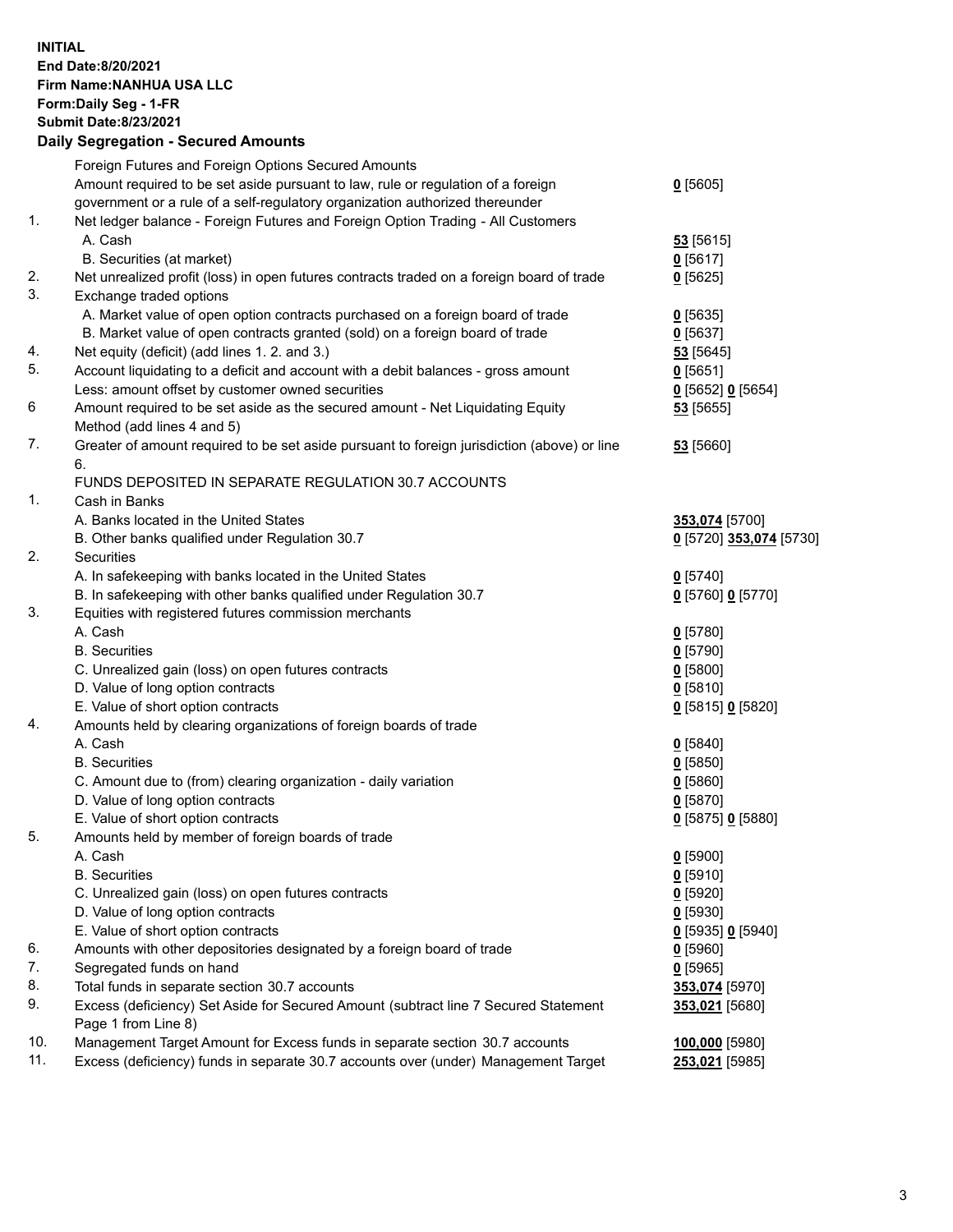| <b>INITIAL</b> | End Date:8/20/2021<br>Firm Name: NANHUA USA LLC<br>Form: Daily Seg - 1-FR<br><b>Submit Date:8/23/2021</b><br>Daily Segregation - Segregation Statement |                            |
|----------------|--------------------------------------------------------------------------------------------------------------------------------------------------------|----------------------------|
|                |                                                                                                                                                        |                            |
| $\mathbf{1}$ . | SEGREGATION REQUIREMENTS (Section 4d(2) of the CEAct)<br>Net ledger balance                                                                            |                            |
|                | A. Cash                                                                                                                                                | 119,377,882 [5000]         |
|                | B. Securities (at market)                                                                                                                              | $0$ [5010]                 |
| 2.             | Net unrealized profit (loss) in open futures contracts traded on a contract market                                                                     | -189,151 <sup>[5020]</sup> |
| 3.             | Exchange traded options                                                                                                                                |                            |
|                | A. Market value of open option contracts purchased on a contract market                                                                                | 405,671 [5030]             |
|                | B. Market value of open option contracts granted (sold) on a contract market                                                                           | <u>-3,079,085</u> [5040]   |
| 4.             | Net Equity (deficit) (add lines 1, 2, and 3)                                                                                                           | 116,515,317 [5050]         |
| 5.             | Accounts liquidating to a deficit and accounts with                                                                                                    |                            |
|                | debit balances - gross amount                                                                                                                          | $0$ [5060]                 |
|                | Less: amount offset by customer owned securities                                                                                                       | $0$ [5070] 0 [5080]        |
| 6.             | Amount required to be segregated (add lines 4 and 5)                                                                                                   | 116,515,317 [5090]         |
|                | FUNDS IN SEGREGATED ACCOUNTS                                                                                                                           |                            |
| 7.             | Deposited in segregated funds bank accounts                                                                                                            |                            |
|                | A. Cash                                                                                                                                                | 20,155,938 [5100]          |
|                | B. Securities representing investment of customers' funds (at market)                                                                                  | $0$ [5110]                 |
|                | C. Securities held for particular customers or option customers in lieu of cash (at                                                                    | $0$ [5120]                 |
|                | market)                                                                                                                                                |                            |
| 8.             | Margins on deposit with derivatives clearing organizations of contract markets                                                                         |                            |
|                | A. Cash                                                                                                                                                | 111,049,462 [5130]         |
|                | B. Securities representing investment of customers' funds (at market)                                                                                  | $0$ [5140]                 |
|                | C. Securities held for particular customers or option customers in lieu of cash (at                                                                    | $0$ [5150]                 |
|                | market)                                                                                                                                                |                            |
| 9.             | Net settlement from (to) derivatives clearing organizations of contract markets                                                                        | <u>-316,863</u> [5160]     |
| 10.            | Exchange traded options                                                                                                                                |                            |
|                | A. Value of open long option contracts                                                                                                                 | 405,671 [5170]             |
|                | B. Value of open short option contracts                                                                                                                | $-3,079,085$ [5180]        |
| 11.            | Net equities with other FCMs                                                                                                                           |                            |
|                | A. Net liquidating equity                                                                                                                              | $0$ [5190]                 |
|                | B. Securities representing investment of customers' funds (at market)                                                                                  | 0 [5200]                   |
|                | C. Securities held for particular customers or option customers in lieu of cash (at                                                                    | 0 [5210]                   |
|                | market)                                                                                                                                                |                            |
| 12.            | Segregated funds on hand                                                                                                                               | $0$ [5215]                 |
| 13.            | Total amount in segregation (add lines 7 through 12)                                                                                                   | 128,215,123 [5220]         |
| 14.            | Excess (deficiency) funds in segregation (subtract line 6 from line 13)                                                                                | 11,699,806 [5230]          |
| 15.            | Management Target Amount for Excess funds in segregation                                                                                               | 3,500,000 [5240]           |
| 16.            | Excess (deficiency) funds in segregation over (under) Management Target Amount                                                                         | 8,199,806 [5250]           |
|                | <b>Excess</b>                                                                                                                                          |                            |